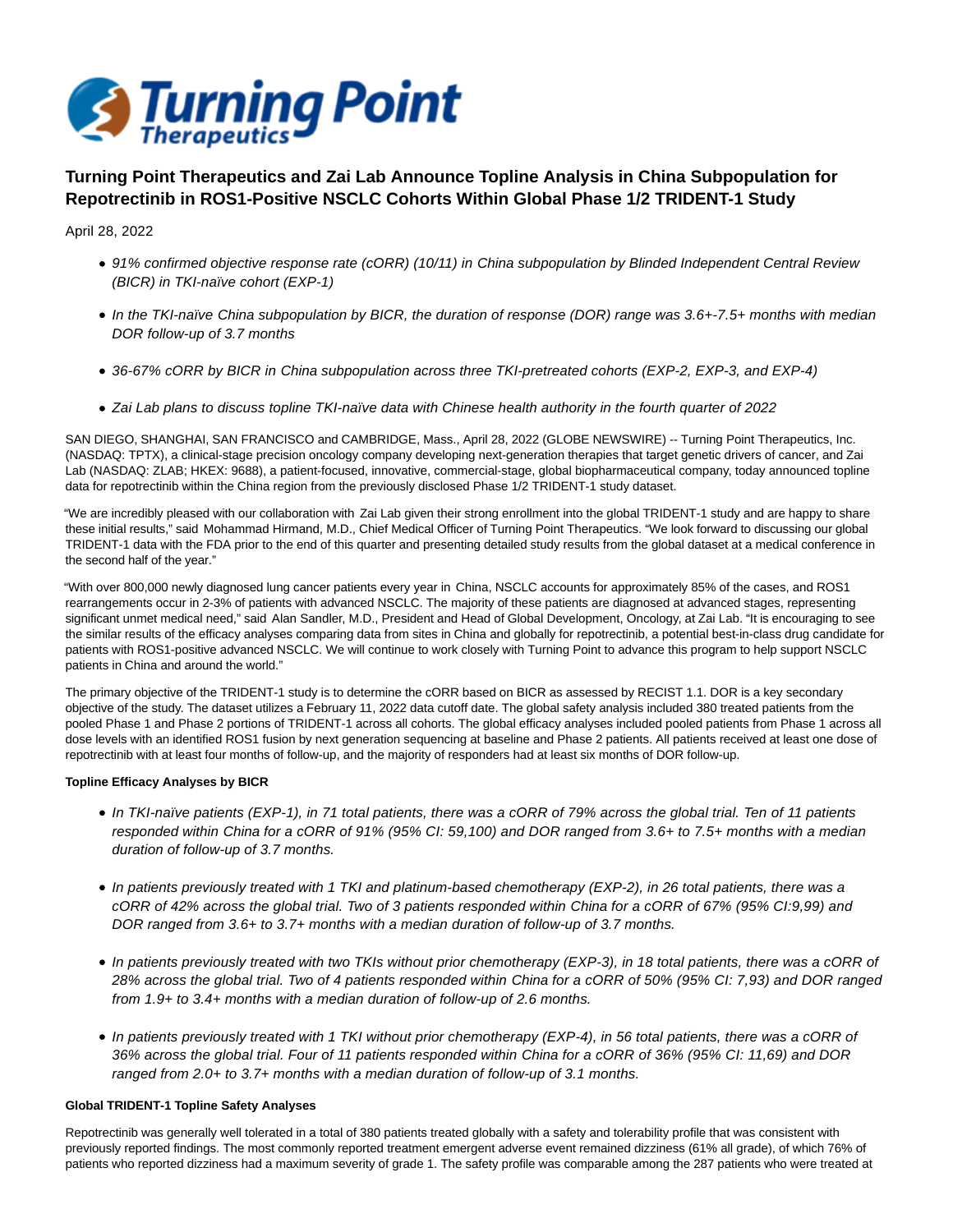#### the Phase 2 dose.

The TRIDENT-1 study continues to enroll patients globally across the study. As previously guided, Turning Point Therapeutics anticipates discussing the topline BICR data for the ROS1-positive advanced NSCLC cohorts with the U.S. Food and Drug Administration (FDA) at a pre-NDA meeting this quarter. Turning Point Therapeutics plans to present detailed study results, including intracranial activity, from the ROS1-positive advanced NSCLC cohorts of the TRIDENT-1 study, at a medical conference in the second half of 2022.

Zai Lab plans to complete enrollment in the phase 1/2 registrational TRIDENT-1 study and discuss the regulatory pathway with the National Medical Products Administration (NMPA) at a pre-NDA meeting in the fourth quarter of 2022.

#### **About Turning Point Therapeutics Inc.**

Turning Point Therapeutics is a clinical-stage precision oncology company with a pipeline of internally discovered investigational drugs designed to address key limitations of existing cancer therapies. The company's lead drug candidate, repotrectinib, is a next-generation kinase inhibitor targeting the ROS1 and TRK oncogenic drivers of non-small cell lung cancer and advanced solid tumors. Repotrectinib, which is being studied in a registrational Phase 2 study in adults and a Phase 1/2 study in pediatric patients, has shown antitumor activity and durable responses among kinase inhibitor treatment-naïve and pre-treated patients. The company's pipeline of drug candidates also includes elzovantinib, targeting MET, CSF1R and SRC, which is being studied in a Phase 1 trial of patients with advanced or metastatic solid tumors harboring genetic alterations in MET; TPX-0046, targeting RET, which is being studied in a Phase 1/2 trial of patients with advanced or metastatic solid tumors harboring genetic alterations in RET; and TPX-0131, a next-generation ALK inhibitor, which is being studied in a Phase 1/2 trial of previously treated patients with ALK-positive advanced or metastatic non-small cell lung cancer. The company is driven to develop therapies that mark a turning point for patients in their cancer treatment. For more information, visit [www.tptherapeutics.com.](http://www.tptherapeutics.com/)

## **Turning Point Therapeutics Forward Looking Statements**

Statements contained in this press release regarding matters that are not historical facts are "forward-looking statements" within the meaning of the Private Securities Litigation Reform Act of 1995. Words such as "plans", "will", "believes," "anticipates," "expects," "intends," "goal," "potential" and similar expressions are intended to identify forward-looking statements. Such forward-looking statements include statements regarding, among other things, the belief that repotrectinib is a potentially best-in-class drug candidate across all ROS1-positive NSCLC indications, anticipated timing for a pre-NDA meeting with the FDA regarding the topline BICR data for repotrectinib, the anticipated timing and plans for presenting detailed study results from the TRIDENT-1 trial at an upcoming medical conference, the efficacy, safety and therapeutic potential of repotrectinib, plans regarding future regulatory submissions, and the regulatory approval path for repotrectinib. Because such statements are subject to risks and uncertainties, actual results may differ materially from those expressed or implied by such forward-looking statements. These forward-looking statements are based upon Turning Point Therapeutics' current expectations and involve assumptions that may never materialize or may prove to be incorrect. Actual results could differ materially from those anticipated in such forward-looking statements as a result of various risks and uncertainties, which include, without limitation, risks and uncertainties associated with Turning Point Therapeutics' business in general, risks and uncertainties related to the impact of the COVID-19 pandemic to Turning Point Therapeutics' business and the other risks described in Turning Point Therapeutics' filings with the Securities and Exchange Commission (SEC), including its annual report on Form 10-K filed with the SEC on February 28, 2022. All forward-looking statements contained in this press release speak only as of the date on which they were made. Turning Point Therapeutics undertakes no obligation to update such statements to reflect events that occur or circumstances that exist after the date on which they were made.

### **About Zai Lab**

Zai Lab (NASDAQ: ZLAB; HKEX: 9688) is a patient-focused, innovative, commercial-stage, global biopharmaceutical company focused on developing and commercializing therapies that address medical conditions with unmet needs in oncology, autoimmune disorders, infectious diseases, and neuroscience. To that end, our experienced team has secured partnerships with leading global biopharmaceutical companies to generate a broad pipeline of innovative marketed products and product candidates. We have also built an in-house team with strong product discovery and translational research capabilities and are establishing a pipeline of proprietary product candidates with global rights. Our vision is to become a leading global biopharmaceutical company, discovering, developing, manufacturing, and commercializing our portfolio to impact human health worldwide.

For additional information about the Company, please visi[t www.zailaboratory.com o](https://www.globenewswire.com/Tracker?data=TUcn4QALdv8Gs6-x7yjj_7IonVnKHrKnn6Q0f4Qbi0HUqsd1RWorwNDftI-PkOxO1zEEkniEuQje1IB_6G9flHnTzNd2l1BBySSGKToz50k=)r follow us at [www.twitter.com/ZaiLab\\_Global.](https://www.globenewswire.com/Tracker?data=Se7GJivkgolJXvbBnaUActmBvUkQ0e-pg0wp4HtiMYARdlQl60pdsLvUb_Nti5yjuPlIaF2WYfQtghDD9hAfb8IFeu_XrQhw13uh0fqQST50ncFA2gVgYtPKGuBUxdL2)

#### **Zai Lab Forward-Looking Statements**

This press release contains forward-looking statements about results from the global TRIDENT-1 study, the identification and treatment of lung cancer, the efficacy, safety and therapeutic potential of repotrectinib, including the belief that repotrectinib is a potentially best-in-class drug candidate across all ROS1-positive NSCLC indications, data readouts and presentations for repotrectinib, and risks and uncertainties regarding drug development, regulatory approval and commercialization. .. These forward-looking statements include, without limitation, statements containing words such as "aim," "anticipate," "believe," "could," "estimate," "expect," "forecast," "goal," "intend," "may," "plan," "possible," "potential," "will," "would" and other similar expressions. Such statements constitute forward-looking statements within the meaning of the Private Securities Litigation Reform Act of 1995. Forward-looking statements are not statements of historical fact nor are they guarantees or assurances of future performance. Forward-looking statements are based on our expectations and assumptions as of the date of this press release and are subject to inherent uncertainties, risks and changes in circumstances that may differ materially from those contemplated by the forward-looking statements. Actual results may differ materially from those indicated by such forward-looking statements as a result of various important factors, including but not limited to (1) our ability to successfully commercialize and generate revenue from our approved products; (2) our ability to finance our operations and business initiatives and obtain funding for such activities, (3) our results of clinical and pre-clinical development of our product candidates, (4) the content and timing of decisions made by the relevant regulatory authorities regarding regulatory approvals of our product candidates, (5) the effects of the novel coronavirus (COVID-19) pandemic on our business and general economic, regulatory and political conditions and (6) the risk factors identified in our most recent annual or quarterly report and in other reports we have filed with the U.S. Securities and Exchange Commission. We anticipate that subsequent events and developments will cause our expectations and assumptions to change, and we undertake no obligation to update or revise any forward-looking statements, whether as a result of new information, future events or otherwise, except as may be required by law. These forward-looking statements should not be relied upon as representing our views as of any date subsequent to the date of this press release. More information about Zai Laboratory and its filings can be found on the **SEC.gov** website.

#### **For more information, please contact:**